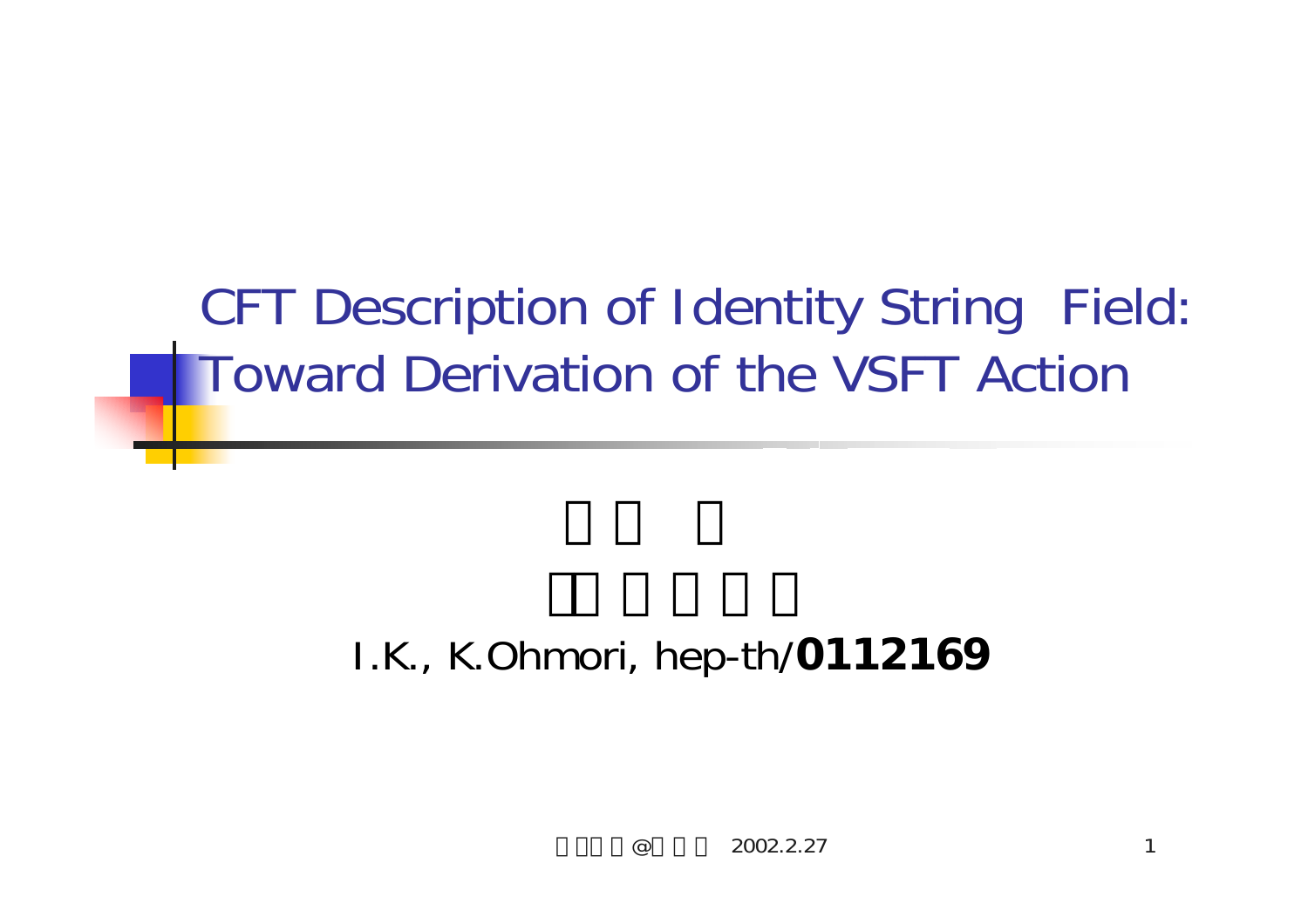

### D25-brane

Hata,Moriyama,Teraguchi,Shinohara,…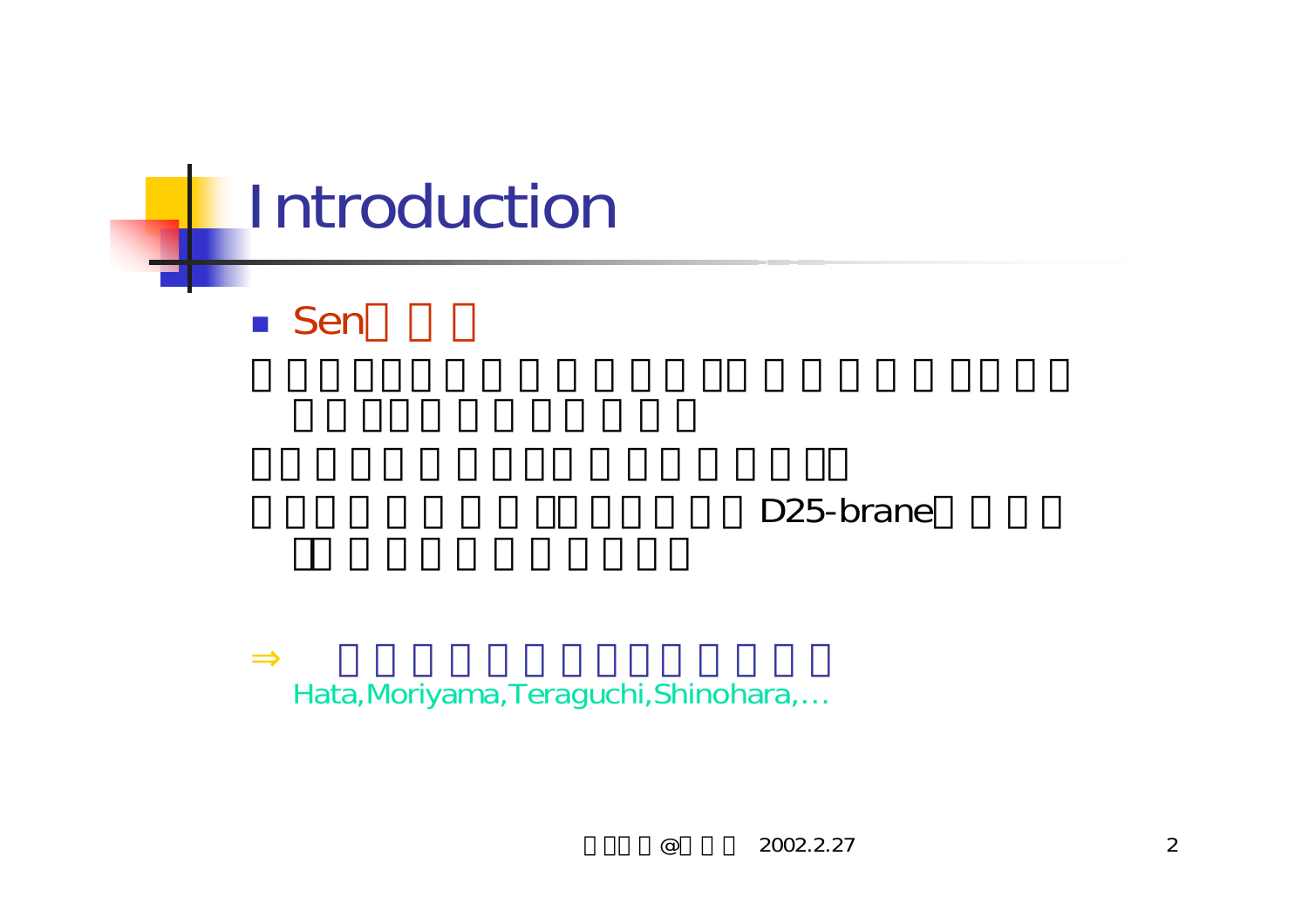

 $\omega$ 2002.2.27 3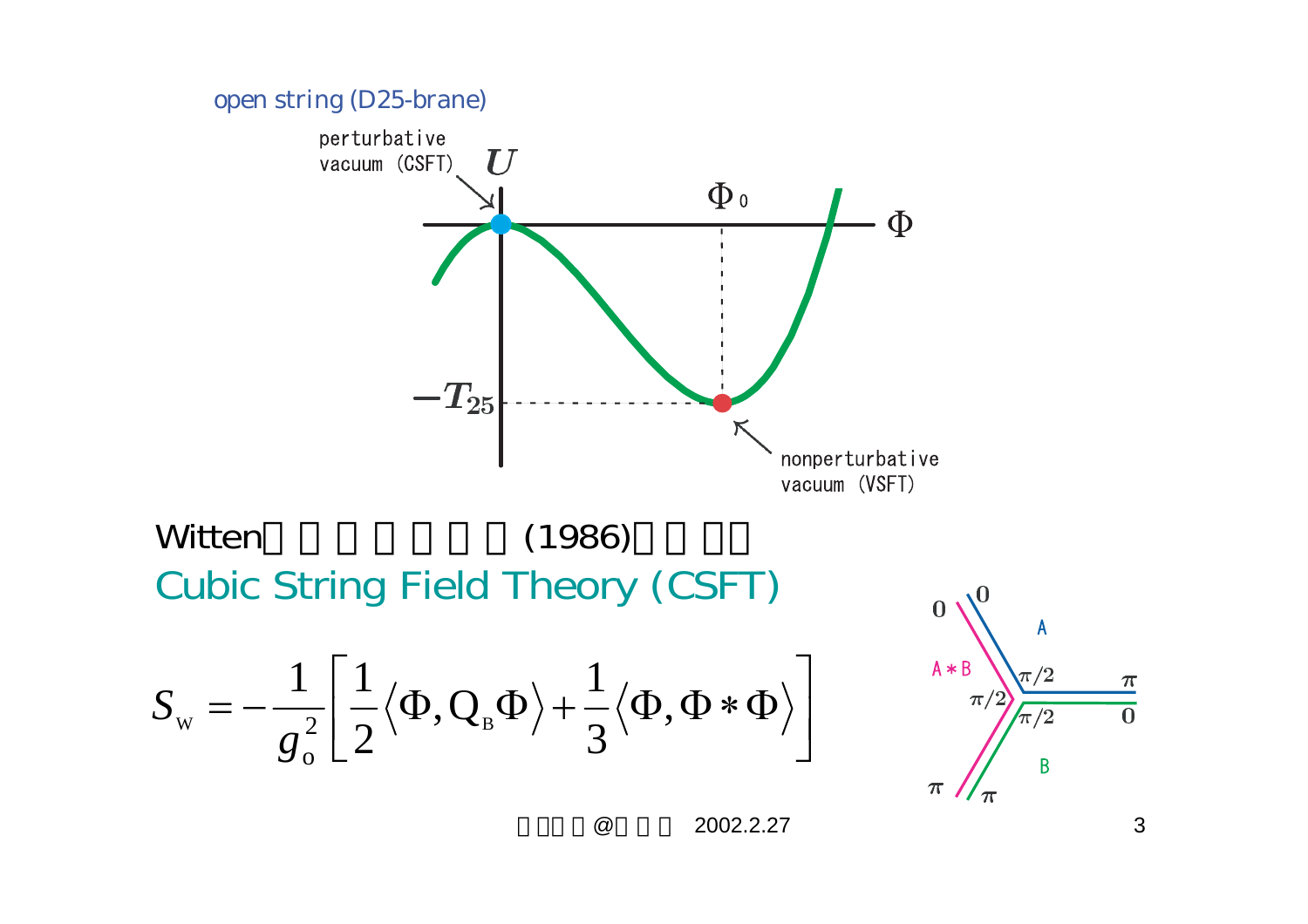## Sen …CSFT  $\Phi_0$  potential D25-brane  $Q_B \Phi + \Phi * \Phi = 0$  $-S_{\rm\scriptscriptstyle W}\left.\right|_{\Phi_0}$  /  $V_{\rm 26}=T_{\rm 25}$

$$
Q\Phi = Q_B\Phi + \Phi_0 * \Phi - (-1)^{|\Phi|}\Phi * \Phi_0
$$

*Q* cohomology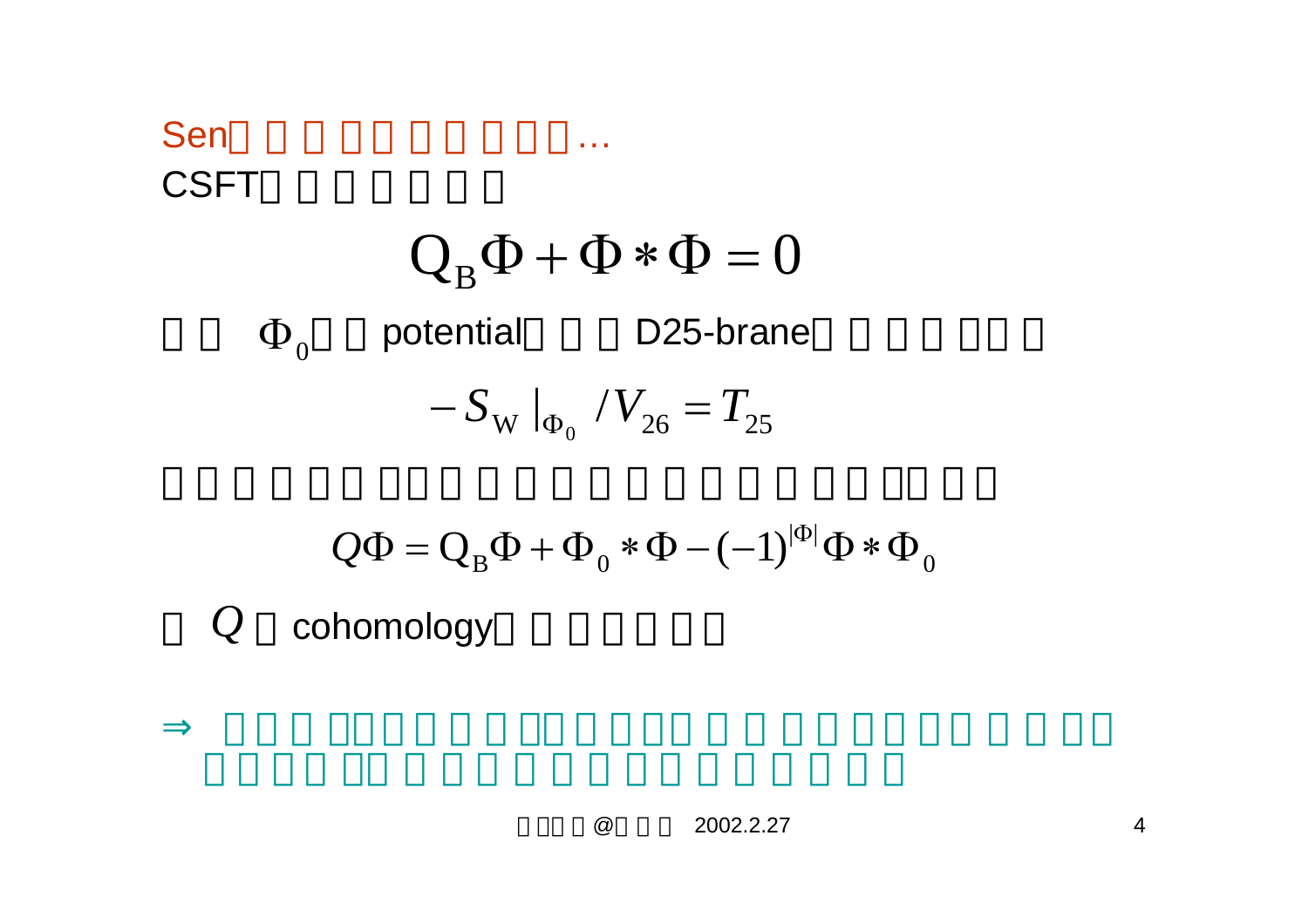Rastelli-Sen-Zwiebach (RSZ)  
\n(2000)  
\nVacuum String Field Theory (VSFT)  
\n
$$
S_{\rm v} = -\kappa_0 \left[ \frac{1}{2} \langle \Phi, Q\Phi \rangle + \frac{1}{3} \langle \Phi, \Phi * \Phi \rangle \right]
$$
\n
$$
Q = \sum_n f_n (c_n + (-1)^n c_{-n})
$$

 $Q^2 = 0, Q(A*B) = QA*B + (-1)^{|A|}A*QB, \langle QA, B \rangle = -(-1)^{|A|} \langle A, QB \rangle$ 

*Q* cohomology matter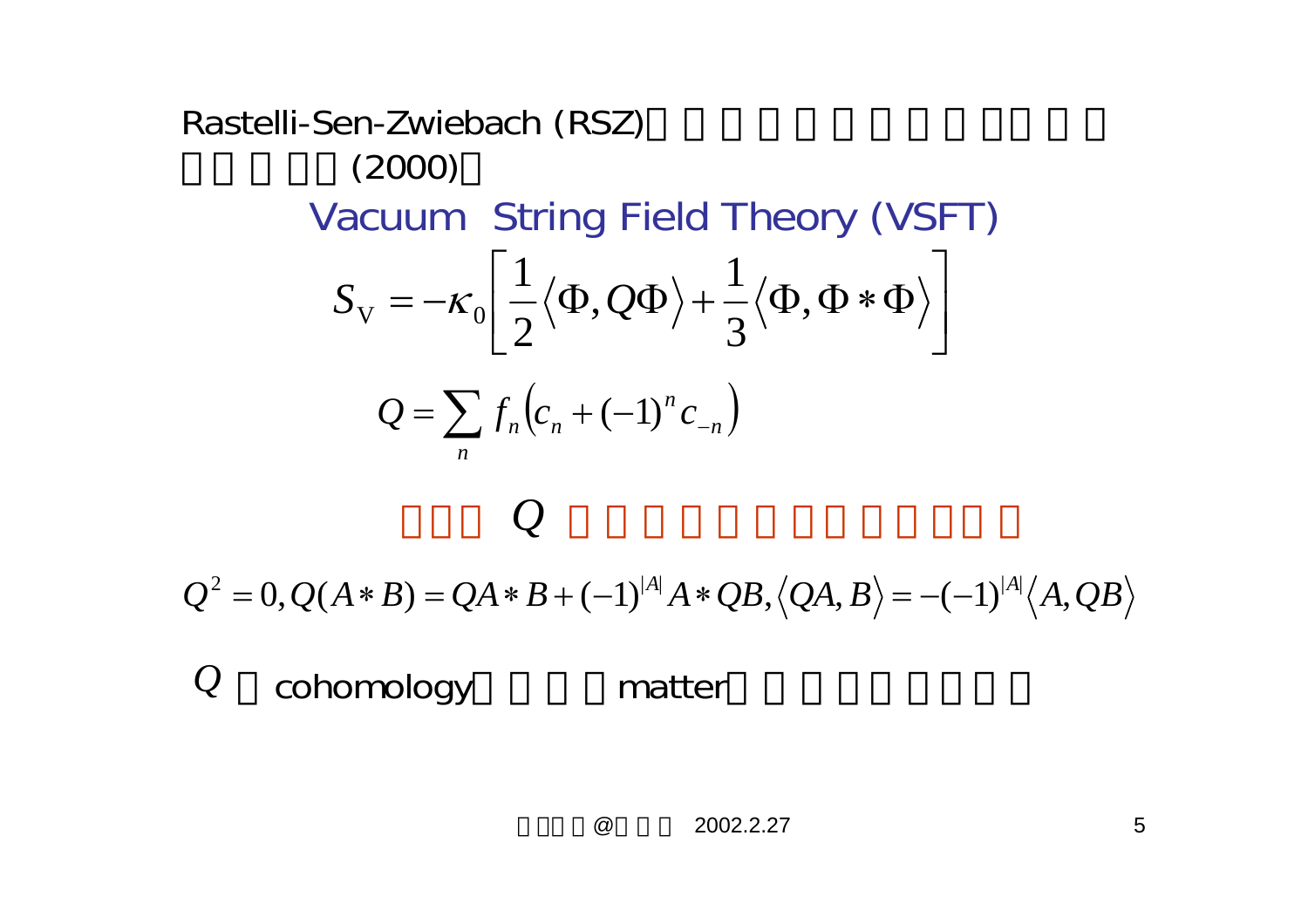• Gaiotto-Rastelli-Sen-Zwiebach(GRSZ) 2001

$$
Q = \frac{1}{2i} (c(i) - c(-i)) = c_0 + \sum_{k=1}^{\infty} (-1)^k (c_{2k} + c_{-2k})
$$

Horowitz

•

(1988)

Identity String Field



 $\omega$ 

2002.2.27 6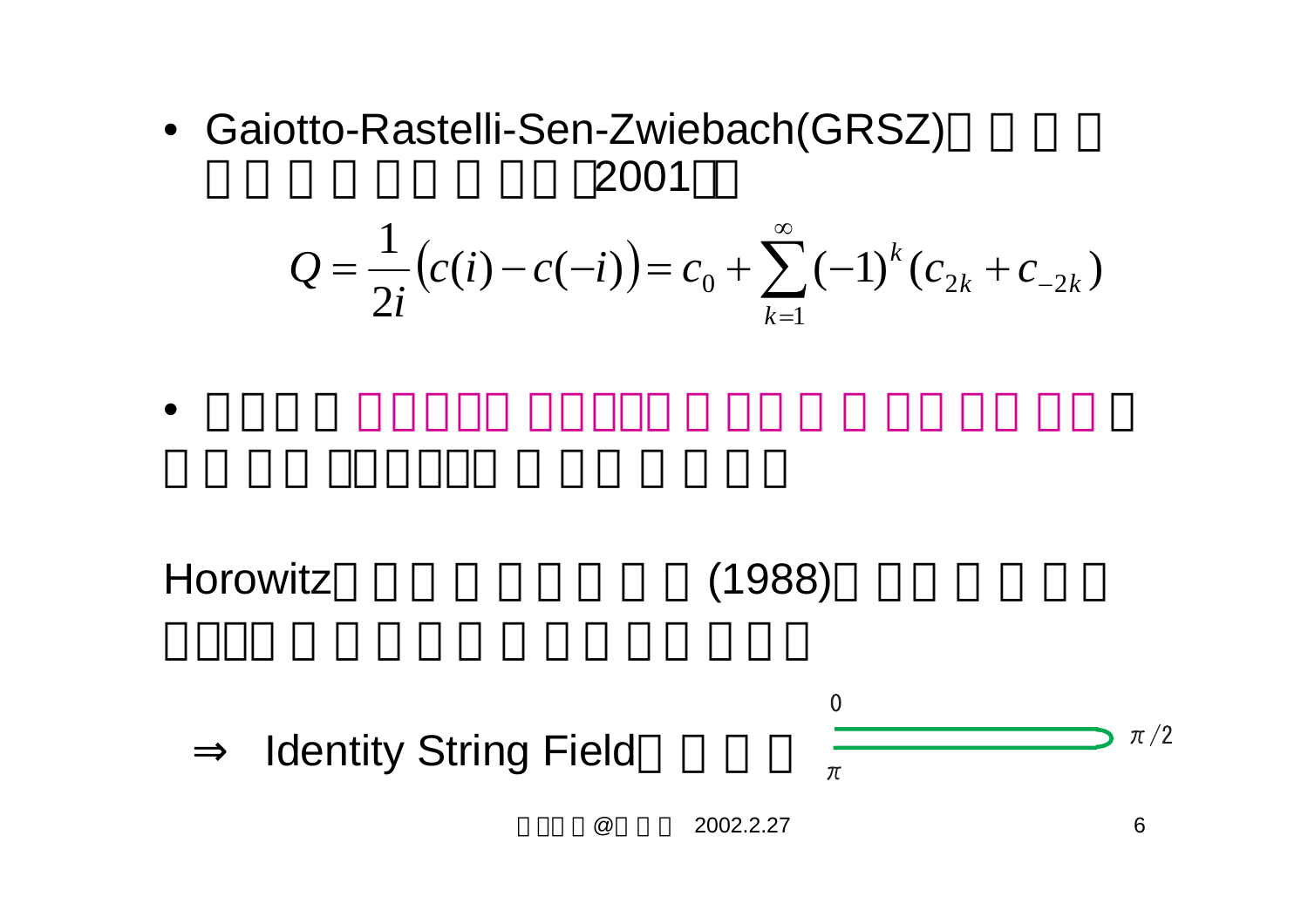

- **Introduction**
- **Dur Framework**

- **From CSFT to VSFT**
- $\mathbb{R}^3$ **Subtlety of the Identity State**
- $\mathbb{R}^3$ **Summary and Discussion**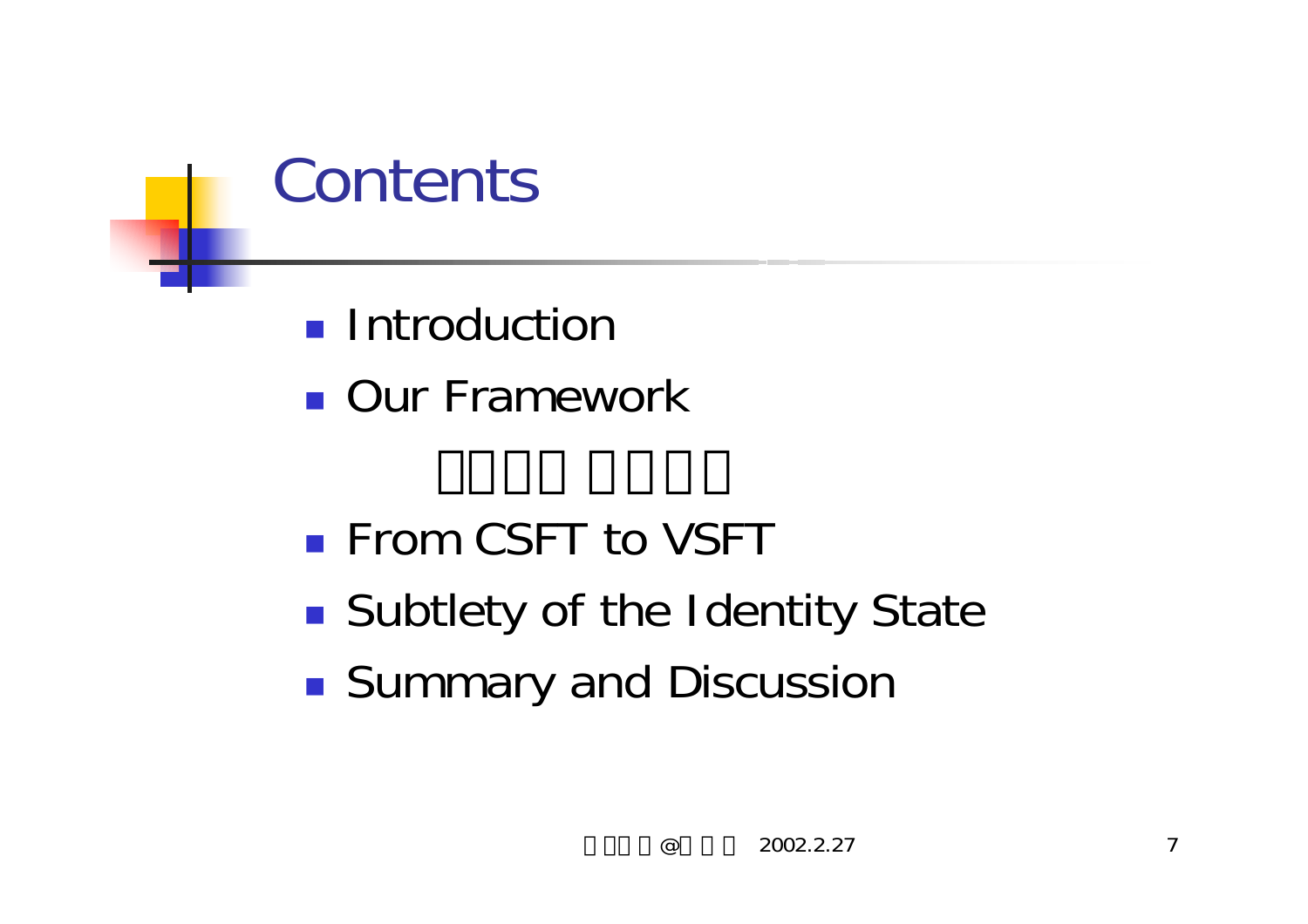Our Framework F CSFT LeClair-Peskin-Preitschopf(1989) (LPP) hº  $\mathrm{f_3^{\,\prime}}$ ho  $\mathrm{f}_1^{(3)}$ hº  $\mathrm{f}_2^{\,\mathrm{\scriptscriptstyle V}}$  $\mathbf 1$  $\circ$  $\circ$  f  $^{(3)}$  $\circ$   $f_2^{(3)}$  $\langle A, B \rangle = \langle I \circ A(0)B(0) \rangle_{\text{UHP}}$   $I(z) = -\frac{1}{z}$ *z* UHP(3) 3 (3) 2 (3)  $\langle A, B\ast C\rangle\!=\!\langle f_1^{\text{\tiny (3)}}\circ A(0) f_2^{\text{\tiny (3)}}\circ B(0) f_3^{\text{\tiny (3)}}\circ C(0)\rangle$  $f_1^{(3)}(z) = h^{-1} \left( e^{\frac{2\pi}{3}} h(z)^{\frac{2}{3}} \right)$   $f_2^{(3)}(z) = h^{-1} \left( h(z)^{\frac{2}{3}} \right)$  $f_3^{(3)}(z) = h^{-1} \left( e^{\frac{2\pi}{3}i} h(z)^{\frac{2}{3}} \right)$   $h(z) = \frac{1 + iz}{1 - iz}$ ∗

@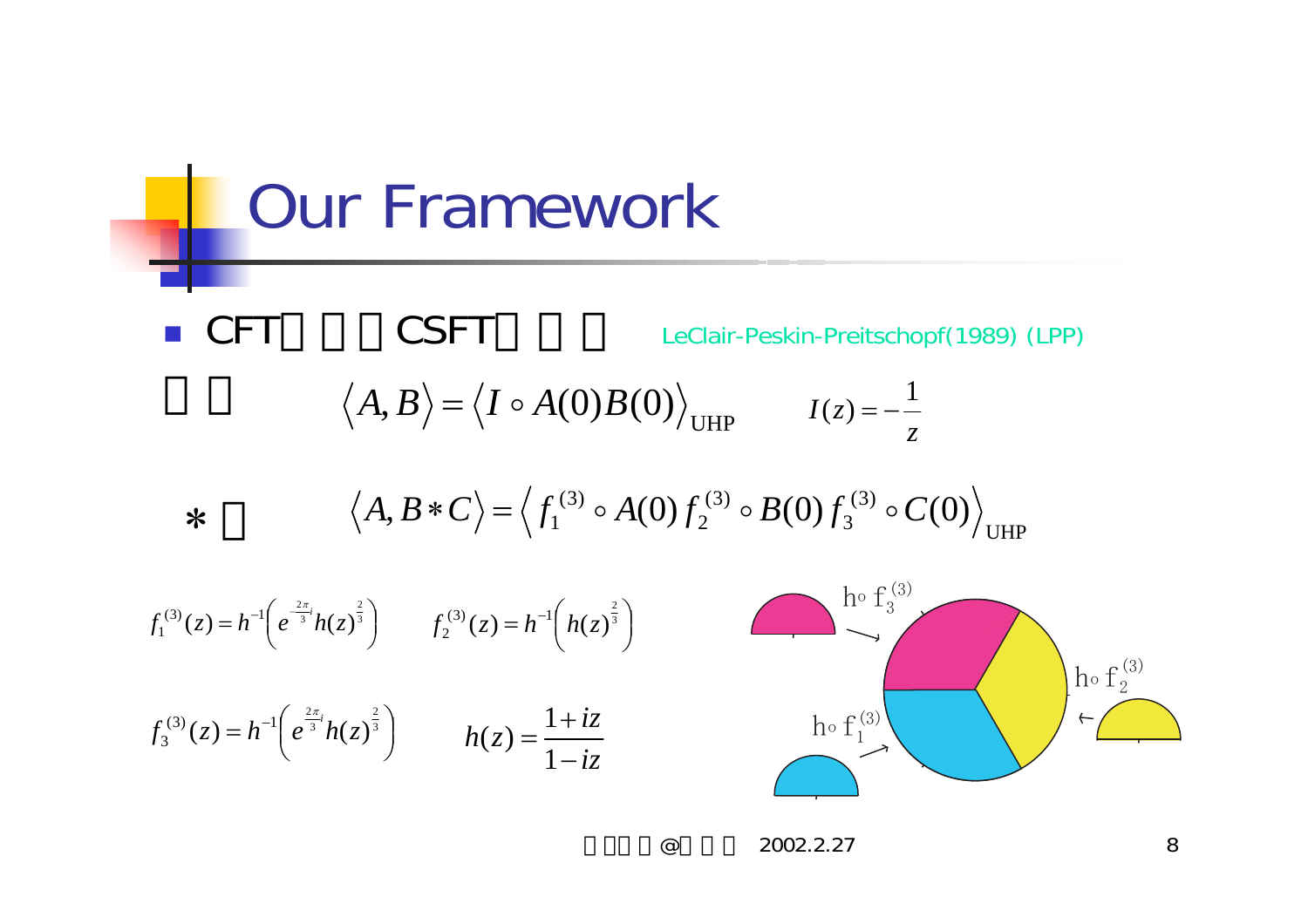• Wedge State *|m* 

$$
\langle m, A \rangle = \langle f^{(m)} \circ A(0) \rangle_{\text{UHP}}
$$
  

$$
f^{(m)}(z) = h^{-1} \left( h(z)^{\frac{2}{m}} \right) \longrightarrow
$$

$$
\langle m | Q_{B} | \phi \rangle = \langle f^{(m)} \circ (Q_{B} \phi)(0) \rangle = \langle Q_{B} (f^{(m)} \circ \phi(0)) \rangle = 0
$$

• Identity State  $|I\rangle$  *m* = 1  $\langle I\,, A\rangle\!=\!\langle f_I\circ A(0)\rangle_{\text{UHP}}$  $f_I(z) = h^{-1}(h(z)^2)$ 

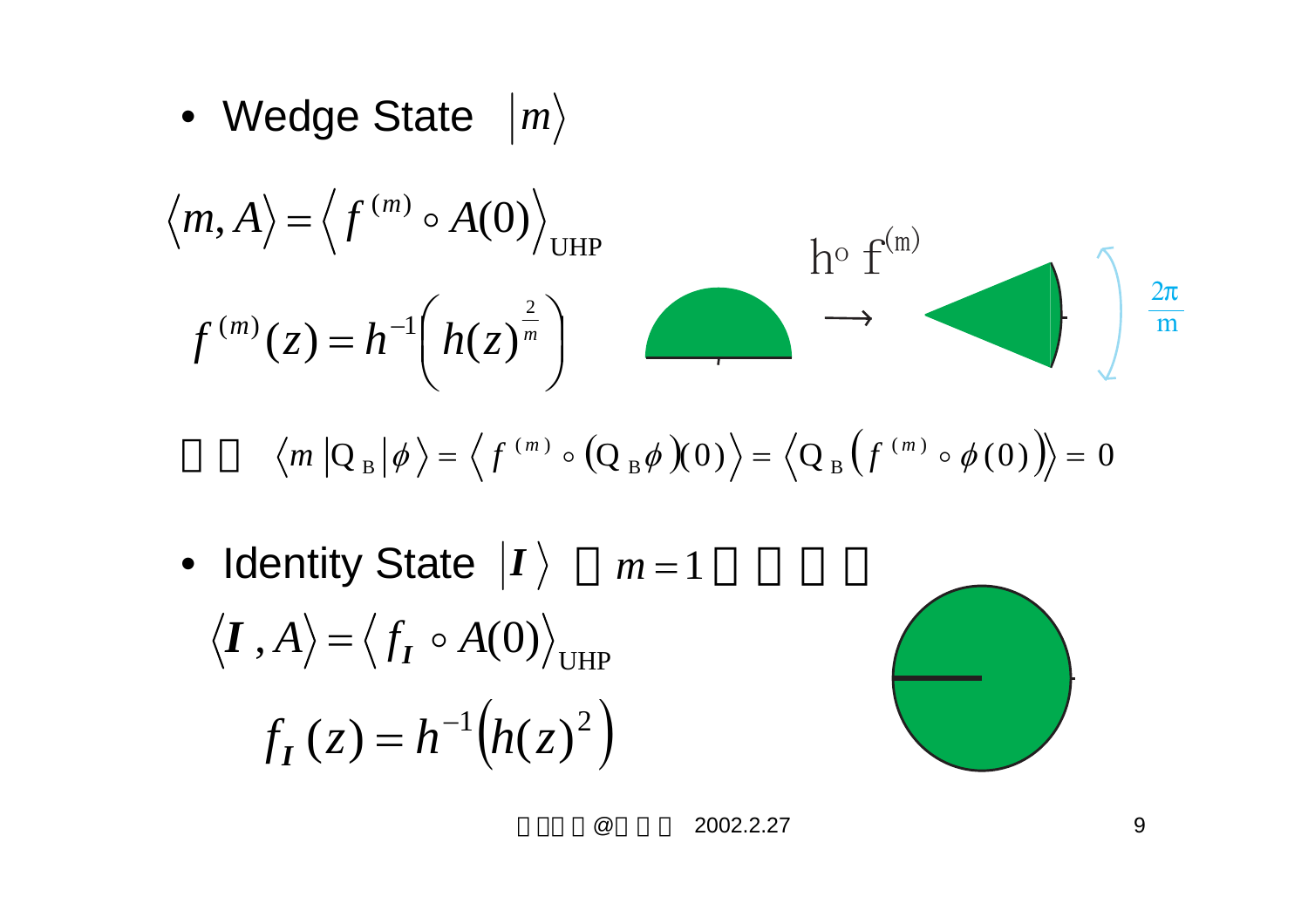Generalized Gluing and Resmoothing Theorem  
\n(GGRT) Schwarz-<sub>sen</sub> (1990)  
\n
$$
\sum_{r} \langle f_i \circ \Phi_{r_i}(0) \cdots f_s \circ \Phi_{r_n}(0) f \circ \Phi_r(0) \rangle_{D_1} \langle g_i \circ \Phi_{s_i}(0) \cdots g_s \circ \Phi_{s_m}(0) g \circ \Phi_r(0) \rangle_{D_2}
$$
\n
$$
= \langle F_i \circ f_i \circ \Phi_{r_i}(0) \cdots F_i \circ f_s \circ \Phi_{r_n}(0) \hat{F}_i \circ g_i \circ \Phi_{s_i}(0) \cdots \hat{F}_i \circ g_s \circ \Phi_{s_m}(0) \rangle_{D_1}
$$
\n
$$
\sum_{r} |\Phi_r \rangle \langle \Phi_r^c | = 1
$$
\n
$$
\sum_{r} |\Phi_r \rangle \langle \Phi_r^c | = 1
$$
\n
$$
F_1 \circ f = \hat{F}_2 \circ g \circ I
$$
\n
$$
\sum_{r} \mathbb{E}_{S_1} \langle \Phi_{r_i}(0) \rangle_{D_1} = \sum_{r} \mathbb{E}_{S_2} \langle \Phi_{r_i}(0) \rangle_{D_2} = \sum_{r} \mathbb{E}_{S_1} \langle \Phi_{r_i}(0) \rangle_{D_1} = \sum_{r} |\Phi_r \rangle_{D_2}
$$
\n
$$
\sum_{r} |\Phi_r \rangle_{D_1} = \sum_{r} |\Phi_r \rangle_{D_2}
$$
\n
$$
\sum_{r} |\Phi_r \rangle_{D_1} = \sum_{r} |\Phi_r \rangle_{D_2}
$$
\n
$$
\sum_{r} |\Phi_r \rangle_{D_1} = \sum_{r} |\Phi_r \rangle_{D_2}
$$
\n
$$
\sum_{r} |\Phi_r \rangle_{D_1} = \sum_{r} |\Phi_r \rangle_{D_2}
$$
\n
$$
\sum_{r} |\Phi_r \rangle_{D_1} = \sum_{r} |\Phi_r \rangle_{D_2}
$$
\n
$$
\sum_{r} |\Phi_r \rangle_{D_1} = \sum_{r} |\Phi_r \rangle_{D_2}
$$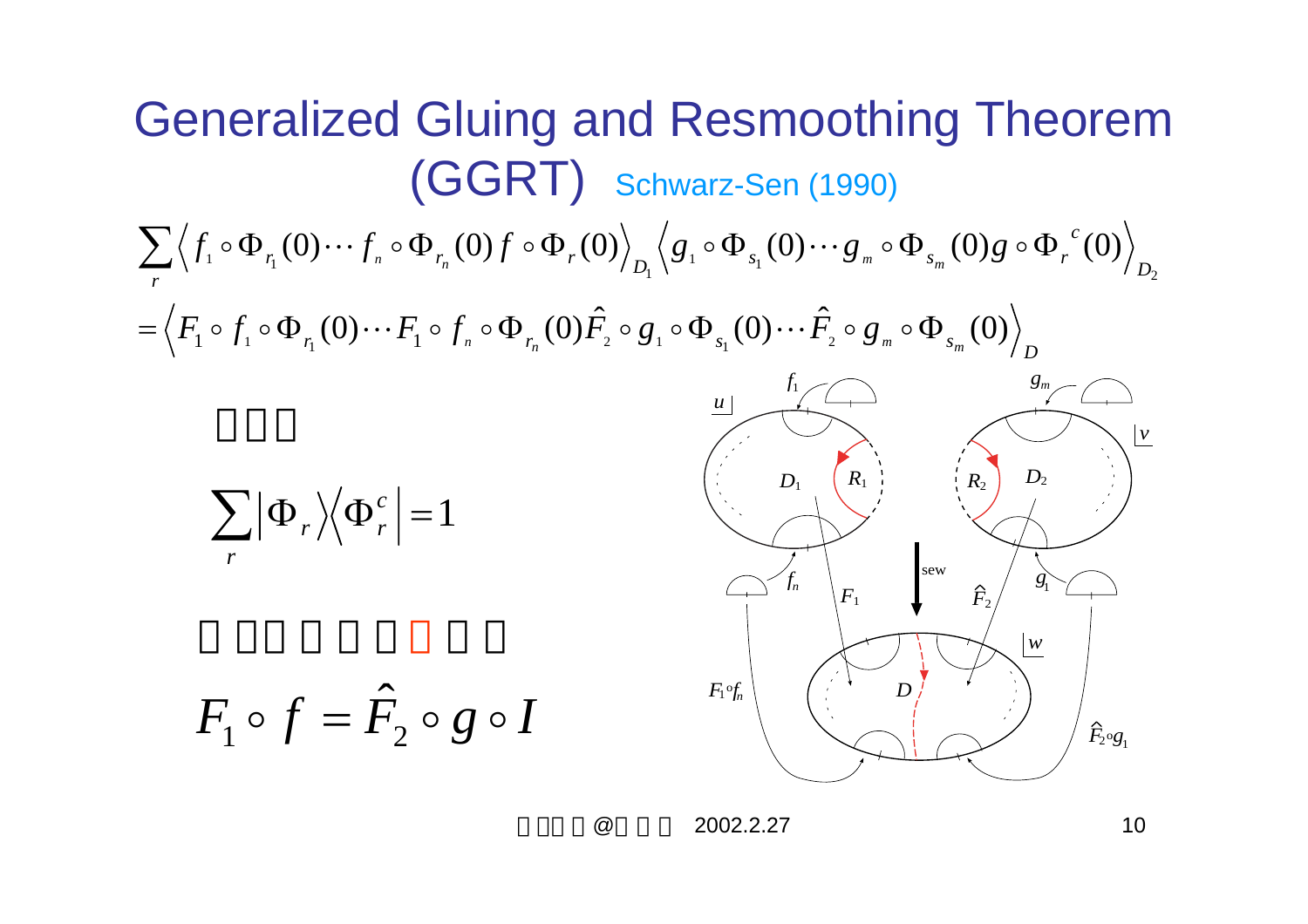### • Wedge state

$$
f(z) = h^{-1} (e^{i\eta_1} h(z)^{\gamma_1}) \qquad g(z) = h^{-1} (e^{i\eta_2} h(z)^{\gamma_2})
$$
  

$$
F_1(z) = h^{-1} (e^{i\pi + i \frac{(\pi - \eta_1)\gamma_2}{\gamma_1 + \gamma_2 - \gamma_1\gamma_2}} h(z)^{\frac{\gamma_2}{\gamma_1 + \gamma_2 - \gamma_1\gamma_2}}), \hat{F}_2(z) = h^{-1} (e^{i2\pi - i \frac{(\pi + \eta_2)\gamma_1}{\gamma_1 + \gamma_2 - \gamma_1\gamma_2}} h(z)^{\frac{\gamma_1}{\gamma_1 + \gamma_2 - \gamma_1\gamma_2}})
$$

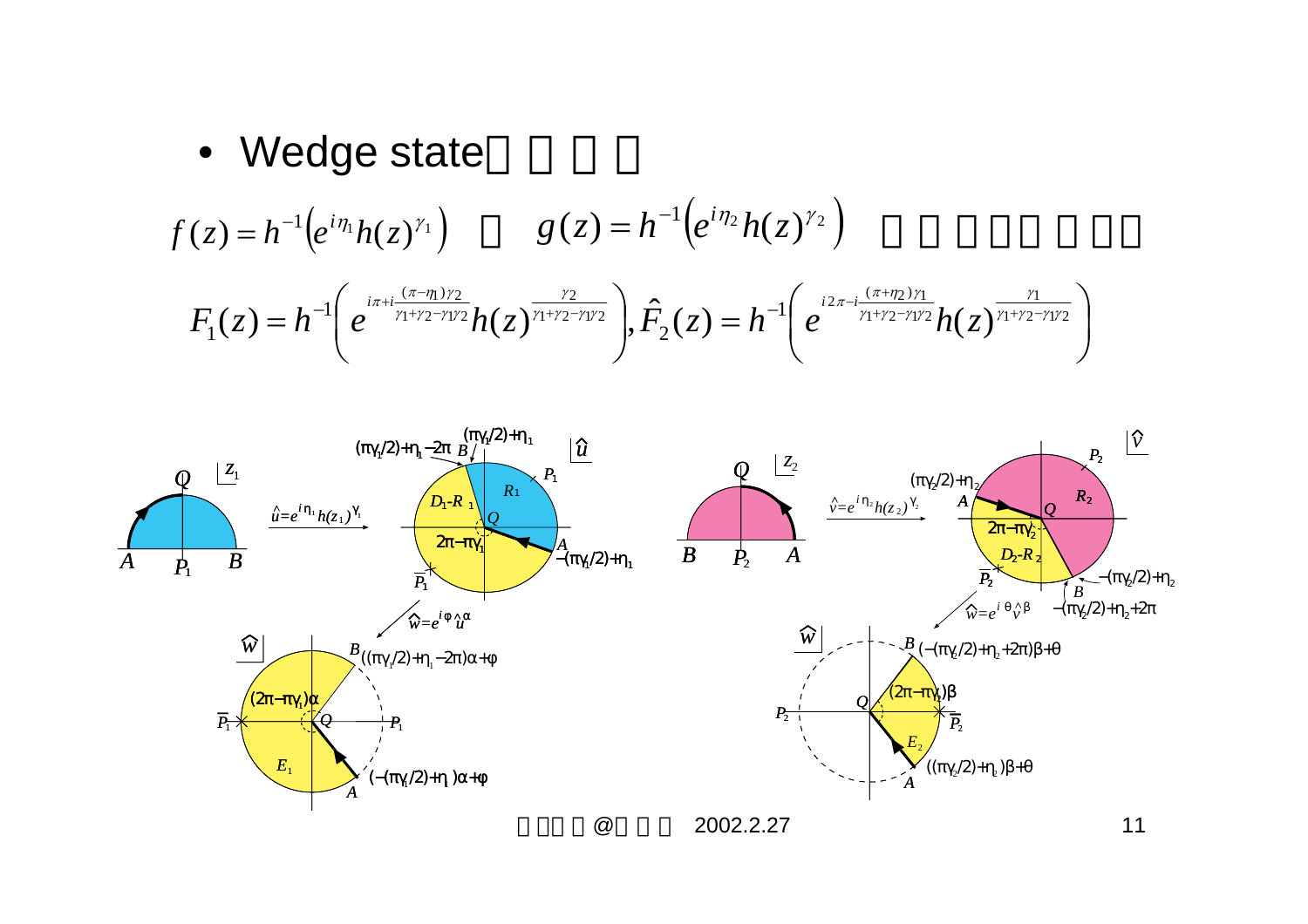$$
\langle \phi, A \ast I \rangle = \sum_{r} \langle \phi, A \ast \Phi_{r} \rangle \langle \Phi_{r}^{c}, I \rangle
$$
  
\n
$$
= \sum_{r} \langle f_{1}^{(3)} \circ \phi(0) f_{2}^{(3)} \circ A(0) f_{3}^{(3)} \circ \Phi_{r}(0) \rangle \langle f_{1} \circ \Phi_{r}^{c} \rangle = \langle F_{1} \circ f_{1}^{(3)} \circ \phi(0) F_{1} \circ f_{2}^{(3)} \circ A(0) \rangle
$$
  
\n
$$
= \langle R_{\frac{\pi}{2}} \circ \phi(0) R_{\frac{3\pi}{2}} \circ A(0) \rangle = \langle I \circ \phi(0) A(0) \rangle = \langle \phi, A \rangle \quad \forall \phi
$$
  
\n
$$
SL(2, R) \qquad R_{\theta}(z) = \frac{(\cos \theta/2)z + \sin \theta/2}{-(\sin \theta/2)z + \cos \theta/2}
$$

∗

$$
\langle \phi, A \ast I \rangle = \langle \phi, I \ast A \rangle = \langle \phi, A \rangle, \langle \phi, OI \ast I \rangle = \langle \phi, I \ast OI \rangle = \langle \phi, OI \rangle,
$$
  

$$
\langle \phi, m \ast n \rangle = \langle \phi, n \ast m \rangle = \langle \phi, m + n - 1 \rangle
$$

@2002.2.27 12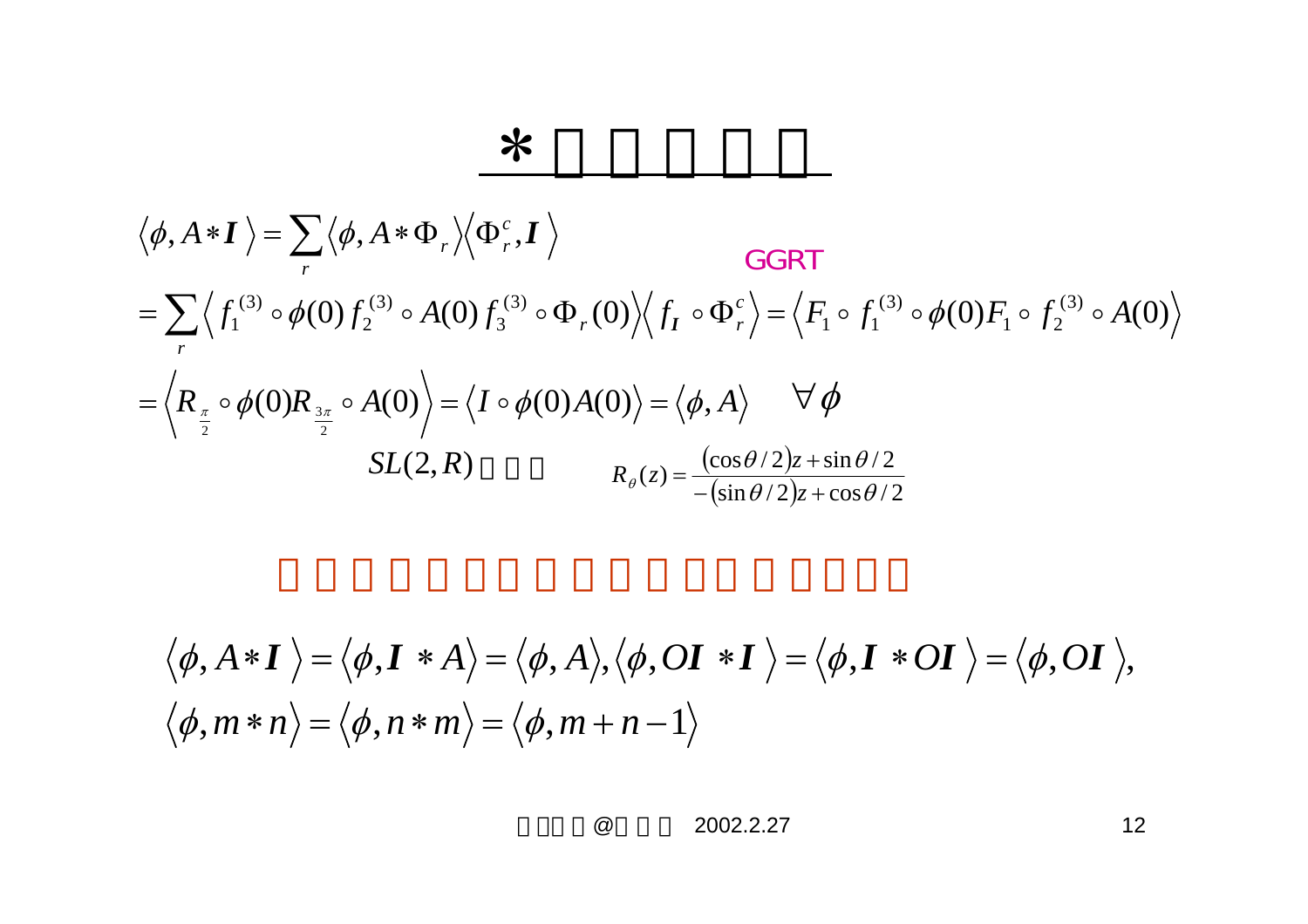

CSFT VSFT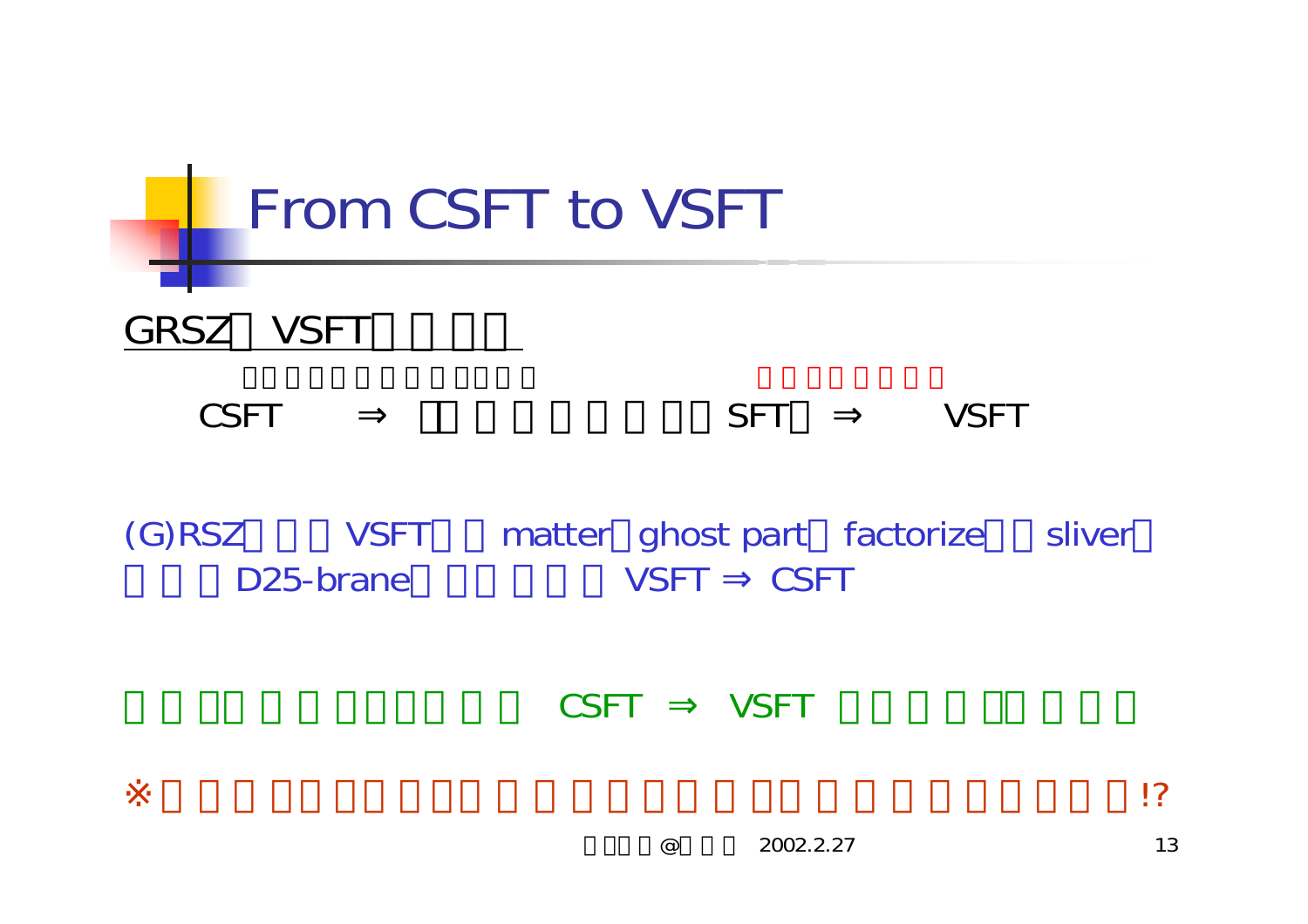

 $\omega$ 2002.2.27 14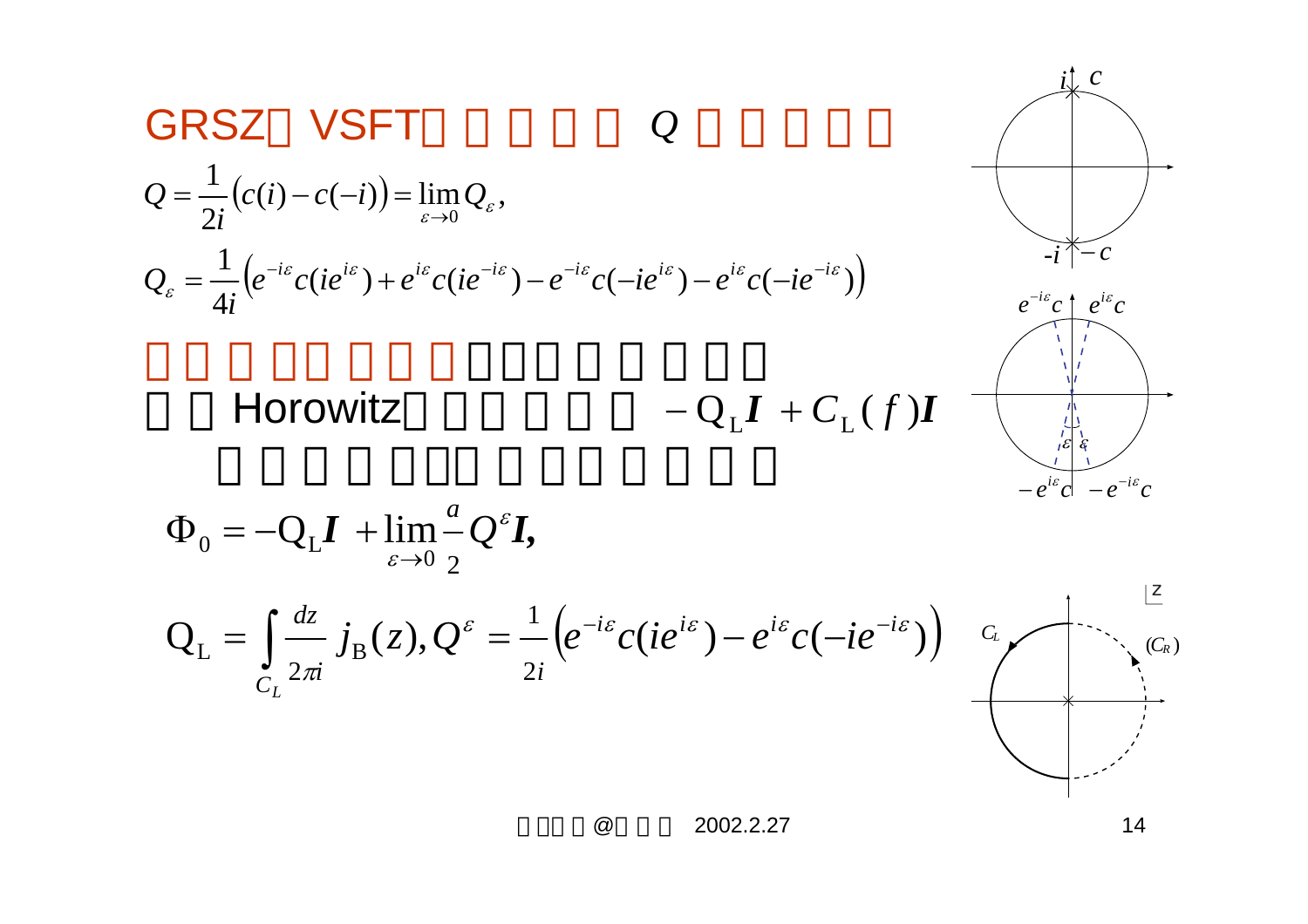#### @ 2002.2.27 15 •LPP+GGRT weight 1 primary  $\langle \phi, Q^{\varepsilon} \mathbf{I} * Q^{\varepsilon} \mathbf{I} \rangle = 0$  $F_{1} \circ f_{2}^{(3)} = \hat{F}_{2} \circ f^{(m)} \circ I, G_{1} \circ \left( F_{1} \circ f_{3}^{(3)} \right) = \hat{G}_{2} \circ f^{(m)} \circ I$  $C = G_1 \circ F_2 \circ f^{(m)} \circ I(C_R) + G_2 \circ f^{(m)} \circ I(C_L)$  $G_1 \circ F_1 \circ f_1^{(3)} \circ \phi(0)$   $\stackrel{\infty}{\longrightarrow} j_{\infty}(z) G_1 \circ F_2 \circ f^{(m)} \circ I \circ O_A G_2 \circ f^{(m)} I \circ O$  $O_{_A}m$   $*$   $O_{_B}m$   $\rangle$  +  $(-1)^{|A|}\langle \phi, O_{_A}m$   $*$   $\mathrm{Q}_{_\mathrm{L}}O_{_B}m$  $\circ$   $f^{(3)}_{0} = \hat{F}_{0} \circ f^{(m)} \circ I$ ,  $G_{1} \circ [F_{1} \circ f^{(3)}_{2}] = \hat{G}_{0} \circ f^{(m)} \circ$  $_{R}$ ) +  $G_{2}$   $\circ$   $f$   $^{(m)}$  $\circ \hat{F}$   $\circ$   $f^{(m)} \circ I(C_n) + \hat{G}$   $\circ$   $f^{(m)} \circ$ *CB*  $_{A}G_{2}\circ f^{\iota m}$ *m*  $\langle A_{A}m\ast O_{B}m\rangle +(-1)^{|A|}\langle\phi, O_{A}m\ast Q_{L}\rangle$ *i dz*  $\circ F_1 \circ f_1^{(3)} \circ \phi(0) \stackrel{az}{\longrightarrow} i^-(z)G_1 \circ \hat{F}_2 \circ f^{(m)} \circ I \circ O_A \hat{G}_2 \circ f^{(m)} I \circ$ 2 (3)  $1 - 1$   $J_3$  $(m)$ 2 (3)  $1 \quad J \quad 2$ 2 $(m)$  $I_1\circ \hat F_2\circ f^{^{(m)}}\circ I(C_{_R})+\hat G_2\circ f^{^{(m)}}\circ I(C_{_L})\thicksim 0,$ 2  $(m)$  $1 - 2$ (3)  $I_1\circ F_1\circ f_1^{(3)}\circ\phi(0)\Big[\stackrel{dz}{\longrightarrow}j_{{}_{\mathrm{D}}}(z)G_1\circ \hat{F}_2\circ f^{(m)}\circ I\circ O_{_{\mathrm{A}}} \hat{G}_2\circ f^{(m)}I\circ O_{_{\mathrm{B}}}\,\Big\rangle\!=0,$  $|A|$  $\langle \phi, \mathbf{Q}_\mathrm{R} O_A m * O_B m \rangle + (-1)^{|A|} \langle \phi, O_A m * \mathbf{Q}_\mathrm{R} \rangle$ ˆ $, \cup_1 \circ (T_1 \circ f_2) = 1$ ˆ $=$   $\Gamma_{\alpha} \circ \Gamma$   $\rightarrow$   $\circ$   $\Gamma_{\alpha} \circ \Gamma_{\alpha} \circ \Gamma_{\alpha} \circ \Gamma_{\alpha}$   $\rightarrow$   $\Gamma_{\alpha} \circ \Gamma_{\alpha}$  $\hat{F}_{\gamma} \circ f^{(m)} \circ I(C_{_R})$  $= G_1 \circ F_2 \circ f^{(m)} \circ I(C_n) +$  $2\pi i$  B = <sup>=</sup>  $\phi(0)\int_{0}^{dz}\frac{dz}{2\pi}$  $J_{\rm B}$  $\langle Q_\mathrm{R}\pmb{I} \,\ast \pmb{Q}_\mathrm{L}\pmb{I}\,\rangle \!=\! \langle \pmb{\phi},\pmb{I} \,\ast \pmb{Q}_\mathrm{L}\pmb{Q}_\mathrm{L}\pmb{I}\,\rangle \!=\! -\langle \pmb{\phi},\pmb{Q}_\mathrm{B}\pmb{Q}_\mathrm{L}\pmb{I}\,\rangle \!=\! 0.$  $\langle Q_{\mathrm{L}} \boldsymbol{I} \ * \boldsymbol{Q}_{\mathrm{L}} \boldsymbol{I} \ \rangle \!=\! \langle \phi, Q_{\mathrm{R}} Q_{\mathrm{L}} \boldsymbol{I} \ * \boldsymbol{I} \ \rangle \!=\! \langle \phi, Q_{\mathrm{R}} Q_{\mathrm{L}} \rangle$ 2 $\langle \phi, Q_{_{\rm R}} \boldsymbol{I} \ast Q_{_{\rm L}} \boldsymbol{I}\ \rangle \!=\! \langle \phi, \boldsymbol{I} \ast Q_{_{\rm L}} Q_{_{\rm L}} \boldsymbol{I}\ \rangle \!=\! \! \frac{1}{2} \langle \phi, Q_{_{\rm B}} Q_{_{\rm L}} \boldsymbol{I}\ \rangle \!=\! \! \frac{1}{2} \langle \phi, Q_{_{\rm B}} Q_{_{\rm L}} \boldsymbol{I}\ \rangle \!=\! \! \frac{1}{2} \langle \phi, Q_{_{\rm B}} Q_{_{\rm L}} \boldsymbol{I}\ \rangle \!=\! \frac{1}{2} \langle \phi, Q_{_{\rm B}} Q_{_{$  $\langle \phi, Q_{\text{L}}I * Q_{\text{L}}I \rangle = \langle \phi, Q_{\text{R}}Q_{\text{L}}I * I \rangle = \langle \phi, Q_{\text{R}}Q_{\text{L}}I \rangle$  ${Q_B, j_B(z)} = 0$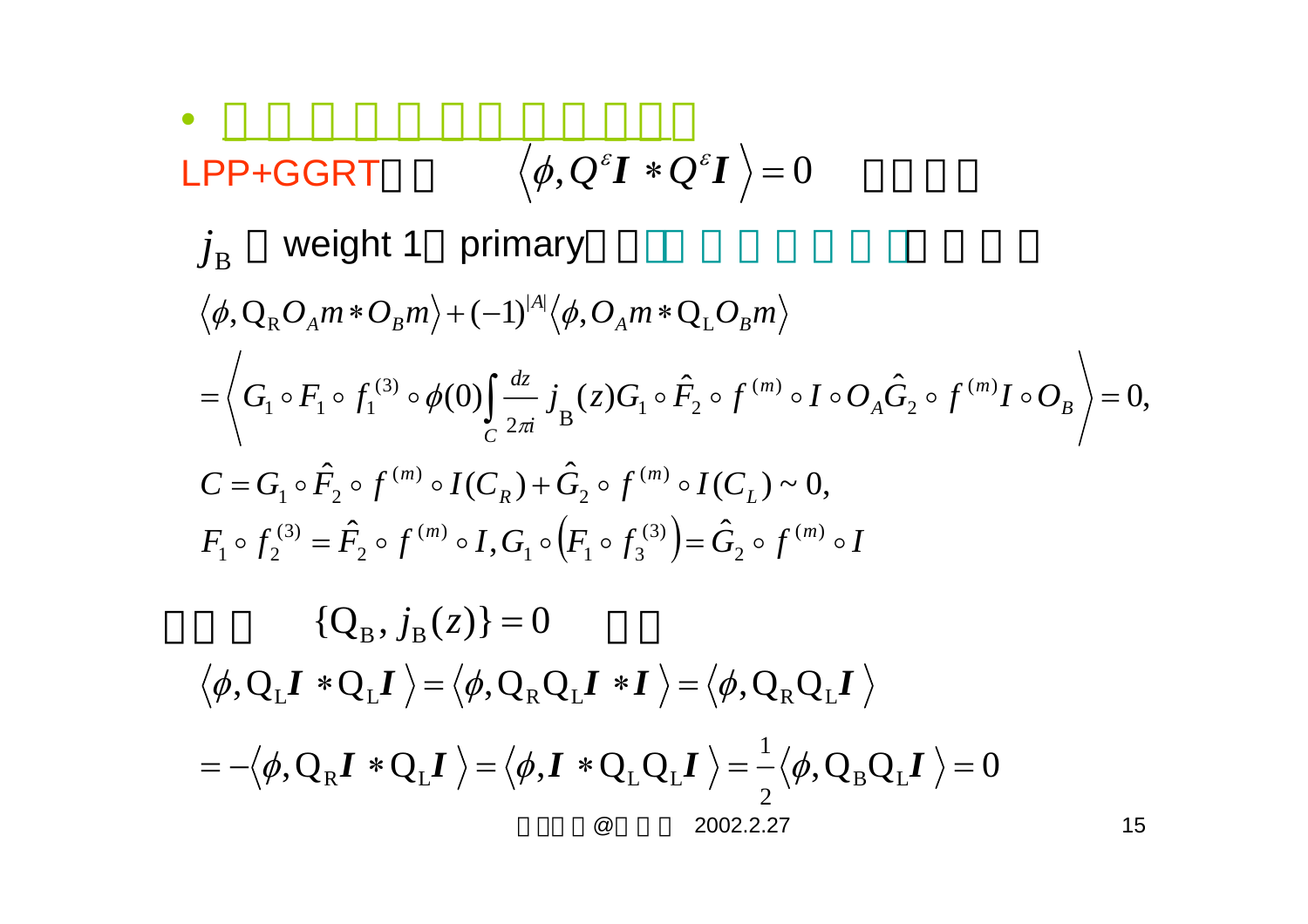$$
\langle \phi, \Phi_0 * \Phi_0 \rangle = -\frac{a}{2} \langle \phi, Q_L I * Q^{\varepsilon} I \rangle + \langle \phi, Q^{\varepsilon} I * Q_L I \rangle \rangle = -\frac{a}{2} \langle \phi, Q_B Q^{\varepsilon} I \rangle
$$

$$
\langle \phi, Q_B \Phi_0 + \Phi_0 * \Phi_0 \rangle = 0
$$

### LPP+GGRT  $\frac{1}{2} \left( \left\langle \phi, Q^{\varepsilon} \mathbf{I} \ast A \right\rangle - (-1)^{|A|} \left\langle \phi, A \ast Q^{\varepsilon} \mathbf{I} \right\rangle \right) = \left\langle \phi, Q_{\varepsilon} A \right\rangle$

•

$$
S_{\mathbf{W}}|_{\Phi_{0}+\Psi} - S_{\mathbf{W}}|_{\Phi_{0}} = -\frac{1}{g_{0}^{2}} \left[ \frac{a}{2} \langle \Psi, Q_{\varepsilon} \Psi \rangle + \frac{1}{3} \langle \Psi, \Psi * \Psi \rangle \right]
$$
  

$$
a \rightarrow (g_{0}^{2} \kappa_{0})^{1/3}, \Psi \rightarrow (g_{0}^{2} \kappa_{0})^{1/3} \Phi, \varepsilon \rightarrow 0 \quad \text{GRSZ} \quad \text{VSFT}
$$

@2002.2.27 16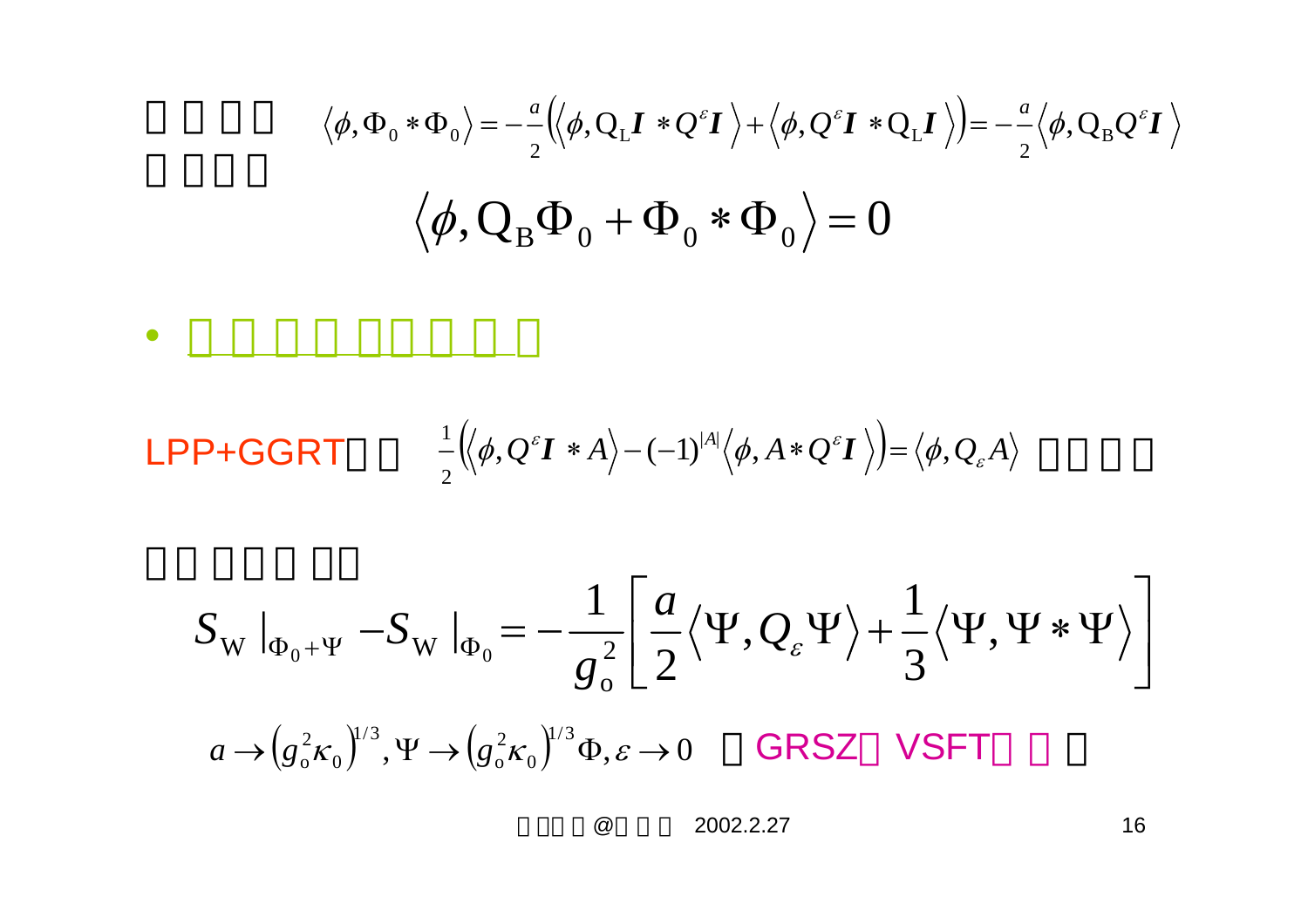# Subtlety of the Identity State SenD25-brane tension

# $\left. S_{_{\mathrm{W}}}\right. \left. \right| _{\Phi_{0}}\propto\left\langle \Phi_{0},\Phi_{0}\ast\Phi_{0}\right\rangle =0$  $Q_{\rm B}\Phi_{0} + \Phi_{0}*\Phi_{0} = 0, Q_{\rm L}I * Q_{\rm L}I = 0, Q^{\varepsilon}I * Q^{\varepsilon}I = 0$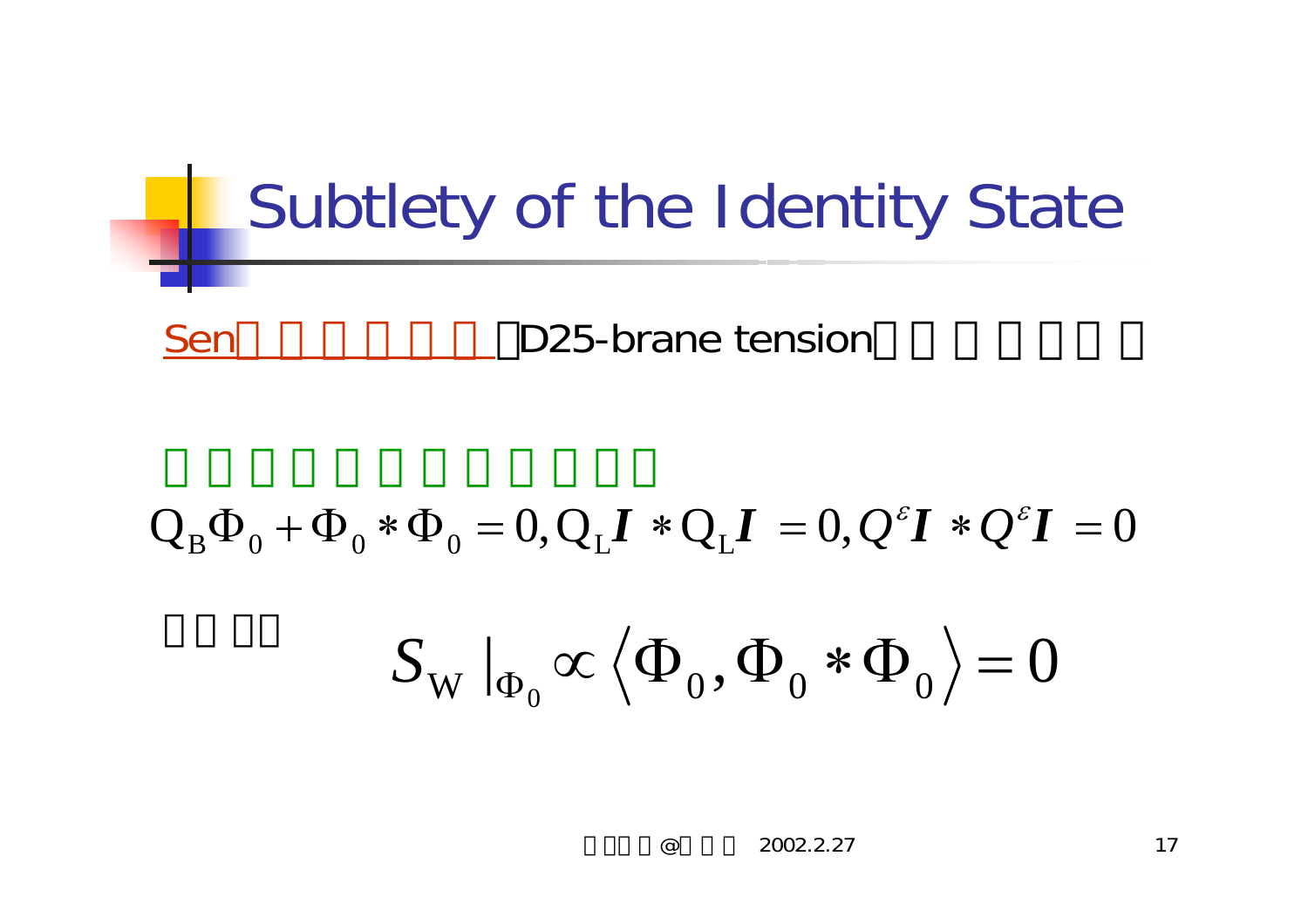### LPP+GGRT



 $\delta \rightarrow$  $\rightarrow 0$  *a*  $\varepsilon \rightarrow 0$ 

 $\circleda$ 2002.2.27 18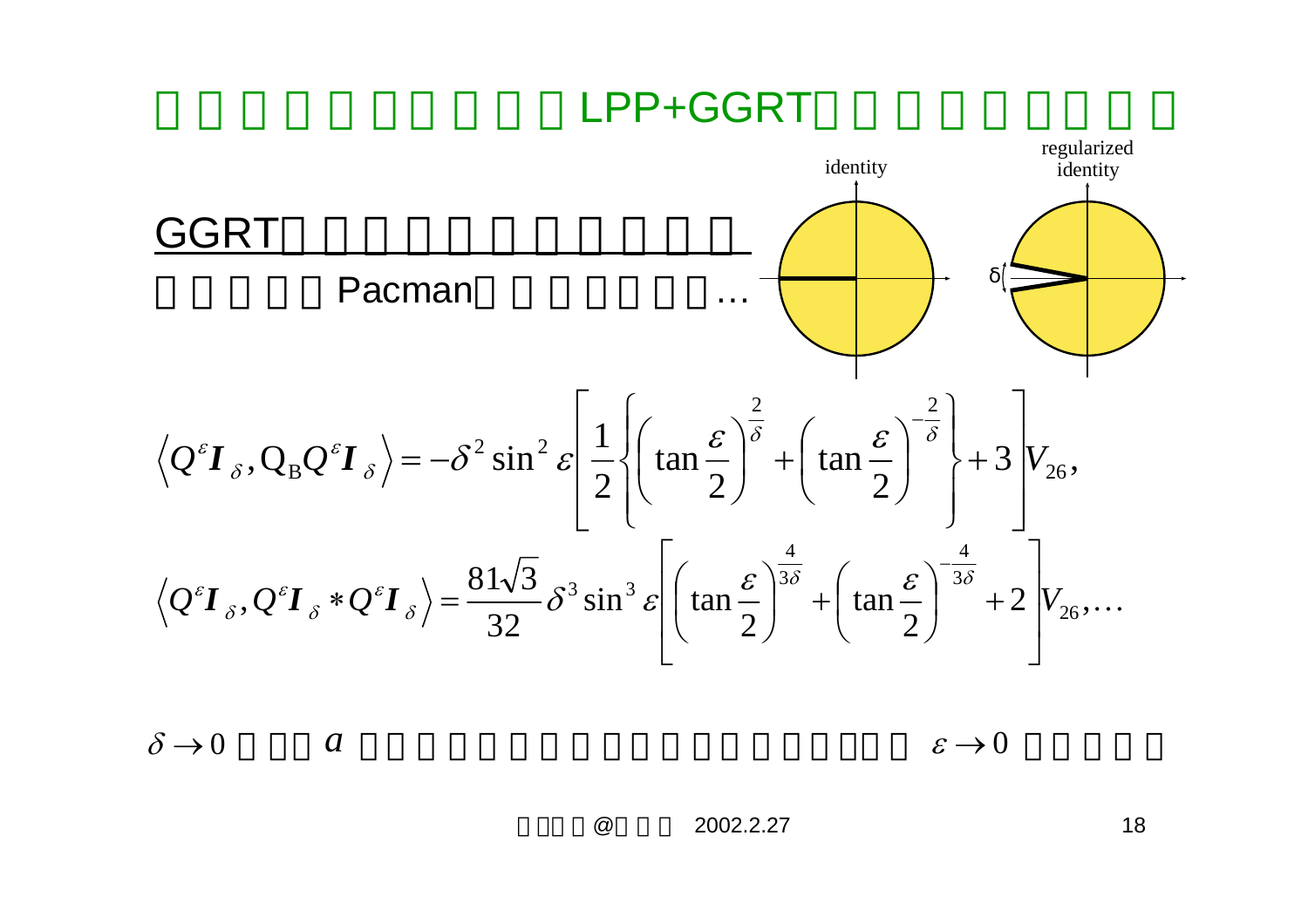$$
c_0 I
$$
  
\n
$$
c_0 * \text{ derivation } I
$$
  
\n
$$
c_0 A = c_0 (I * A) = (c_0 I) * A + I * (c_0 A) = (c_0 I) * A + c_0 A,
$$
  
\n
$$
\therefore (c_0 I) * A = 0, \forall A.
$$
  
\n
$$
A = I
$$
  
\n
$$
0 \neq c_0 I = (c_0 I) * I = 0(??)
$$

$$
\langle \boldsymbol{I} | c_0 | V_3 \rangle = 0 \Longrightarrow | (c_0 \boldsymbol{I}) \quad A \rangle = 0, \forall | A \rangle, \therefore | (c_0 \boldsymbol{I}) \quad \boldsymbol{I} \rangle = 0
$$
  
[1.K.(2001)]

**:**  $\langle I | V_3 \rangle$  ≠  $|R \rangle$ , ∴  $|(c_0 I) I \rangle$  ≠  $|c_0 I$ 

@2002.2.27 19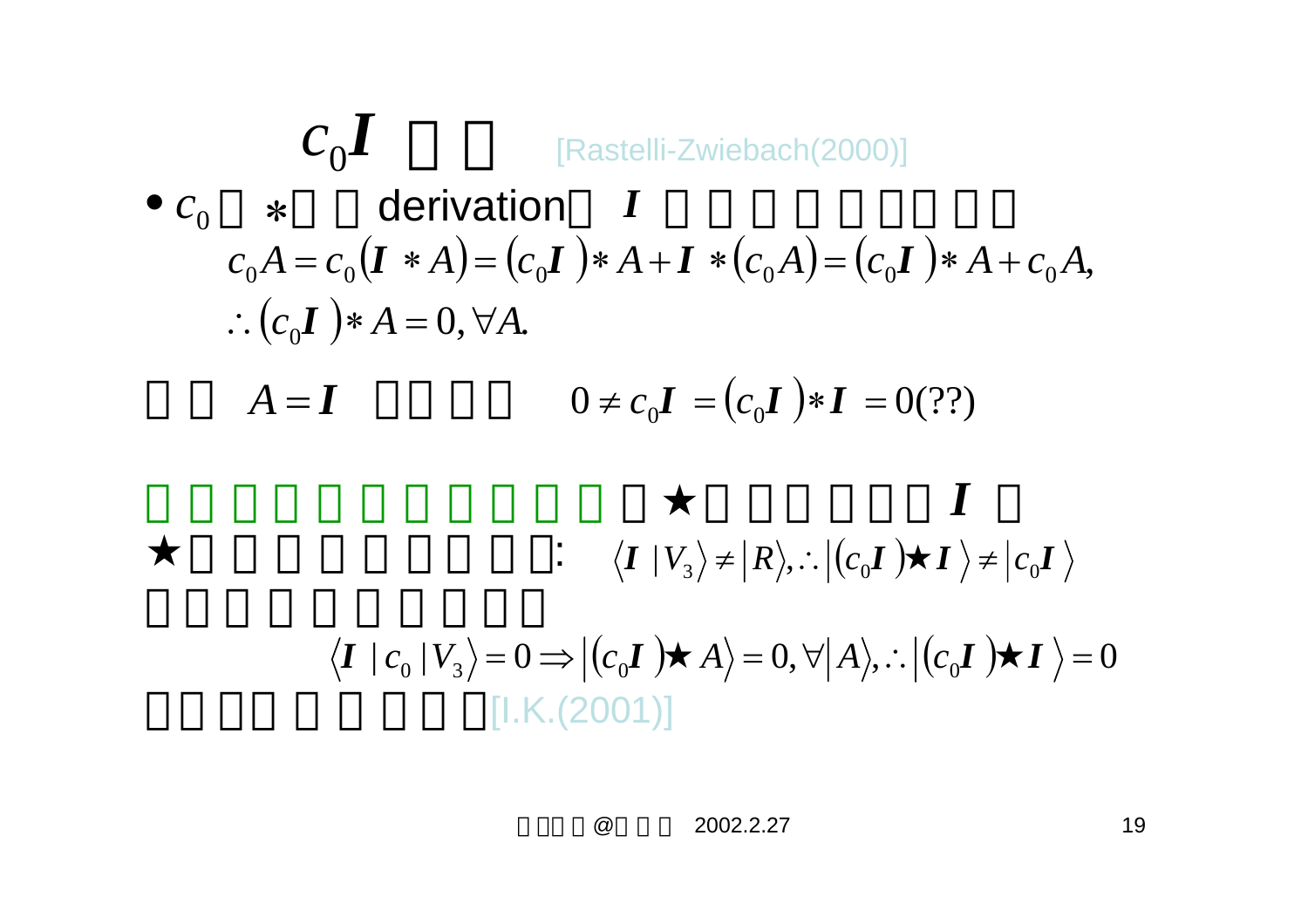### LPP+GGRT

$$
\langle \phi, (c_0 \mathbf{I}) * A \rangle = \oint \frac{dz}{2\pi i} z^{-2} \langle \phi, (c(z) \mathbf{I}) * A \rangle
$$
  
=  $\int \frac{dz}{2\pi i} \frac{1 + 28z^2 + 70z^4 + 28z^6 + z^8}{4(1 - z)^2 (1 + z)^2} \langle F_1^l \circ f_1^{(3)} \circ \phi(0) (c(z) - c(-z)) F_1^l \circ f_3^{(3)} \circ A(0) \rangle$   
= 0  
 $(F_1^l \circ f_1^{(3)}(0) = 1, F_1^l \circ f_3^{(3)}(0) = -1)$ 

$$
\langle \phi, (c_0 \boldsymbol{I}) * \boldsymbol{I} \rangle = \langle \phi, c_0 \boldsymbol{I} \rangle \neq 0
$$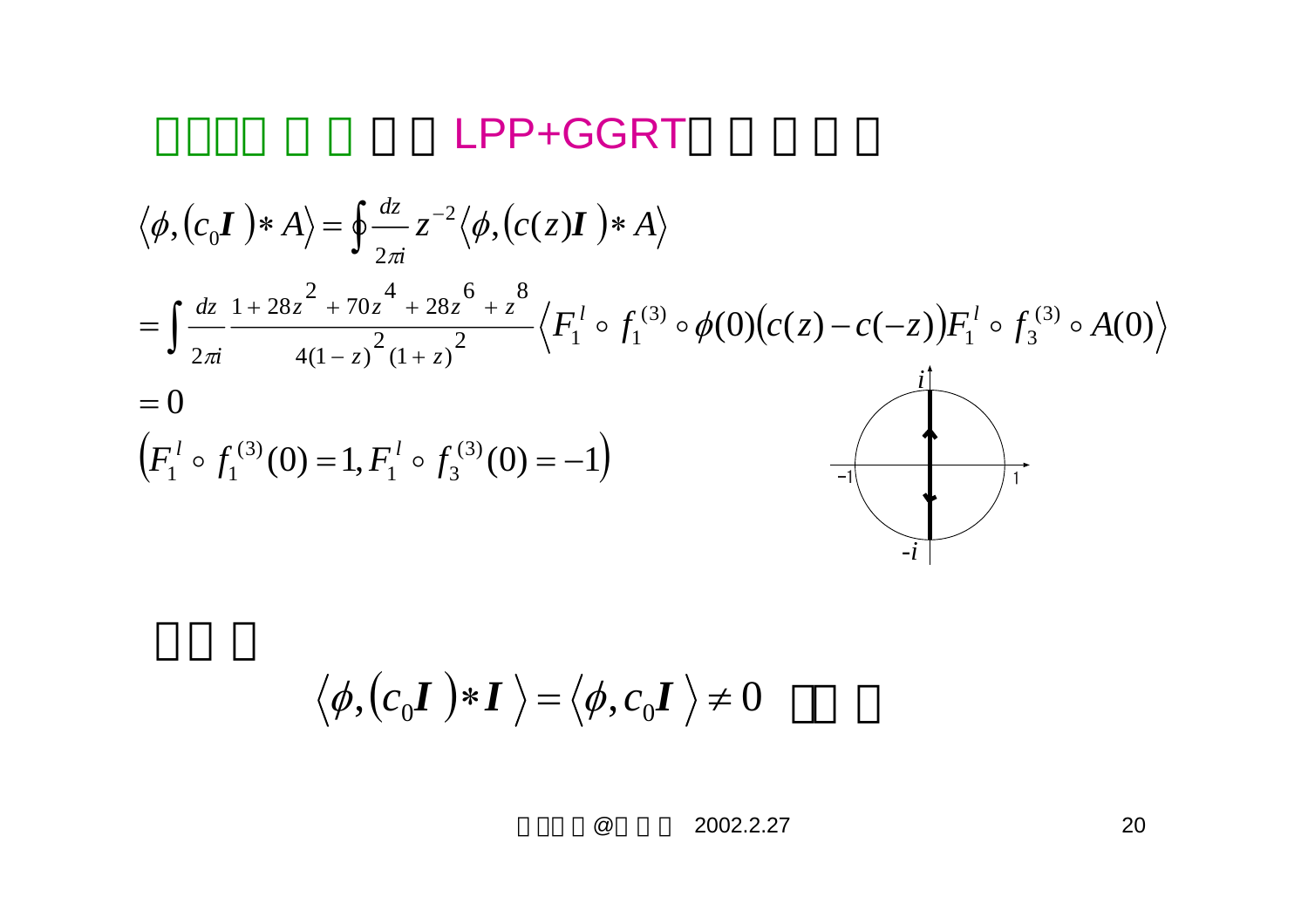# Summary and Discussion

- **LPP GGRT** wedge state identity state
- GRSZ VSFT CSFT **VSFT**
- $\blacksquare$  Sen
- D25-brane tension
- identity state
- $\blacksquare$  Pacman action
	-

GRSZ VSFT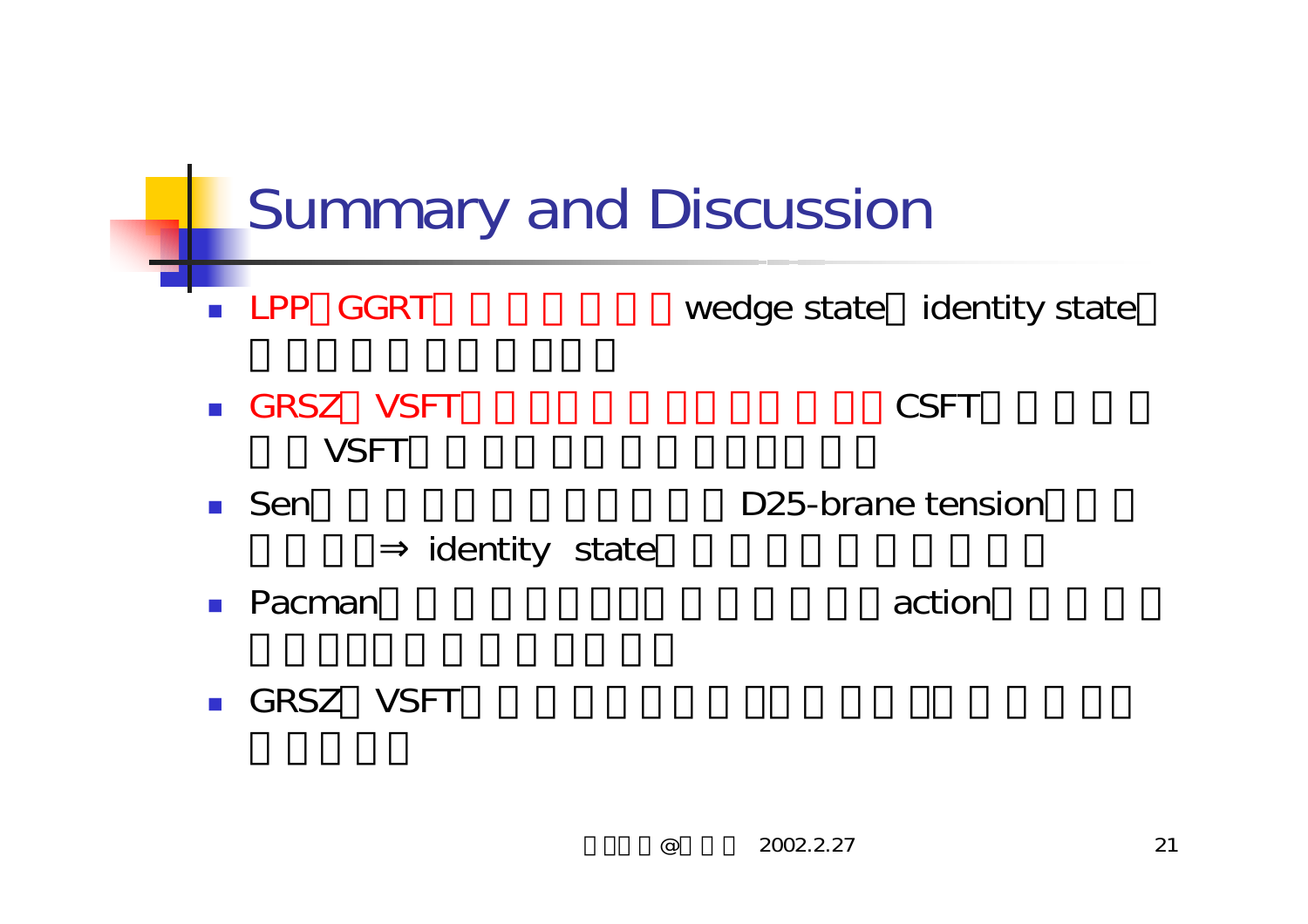### identity state CFT

• **(LPP+GGRT)**  
\n
$$
\langle \phi, Q_{\varepsilon}I \rangle = 0, (\varepsilon \neq 0),
$$
\n
$$
\langle \phi, \frac{1}{2i} (c(i) - c(-i))I \rangle = \langle \phi, \lim_{\varepsilon \to 0} Q_{\varepsilon}I \rangle
$$
\n
$$
Q_{\varepsilon}|I \rangle = \left(1 + 2 \sum_{n=1}^{\infty} \cos 2n\varepsilon \right) c_0|I \rangle \neq 0, (\varepsilon \neq 0),
$$
\n
$$
= \lim_{\varepsilon \to 0} \langle \phi, Q_{\varepsilon}I \rangle = 0
$$
\n[GRSZ(2001)]

$$
\langle \phi, Q_L \mathbf{I} * Q_L \mathbf{I} \rangle = \langle \phi, Q_L^2 \mathbf{I} \rangle = 0
$$
  $Q_L^2 |\mathbf{I} \rangle = -\frac{2\zeta(0)}{\pi^2} (1 + 2\zeta(0)) Q_B c_0 |\mathbf{I} \rangle = 0$ 

 $c_0 I$ 

@2002.2.27 22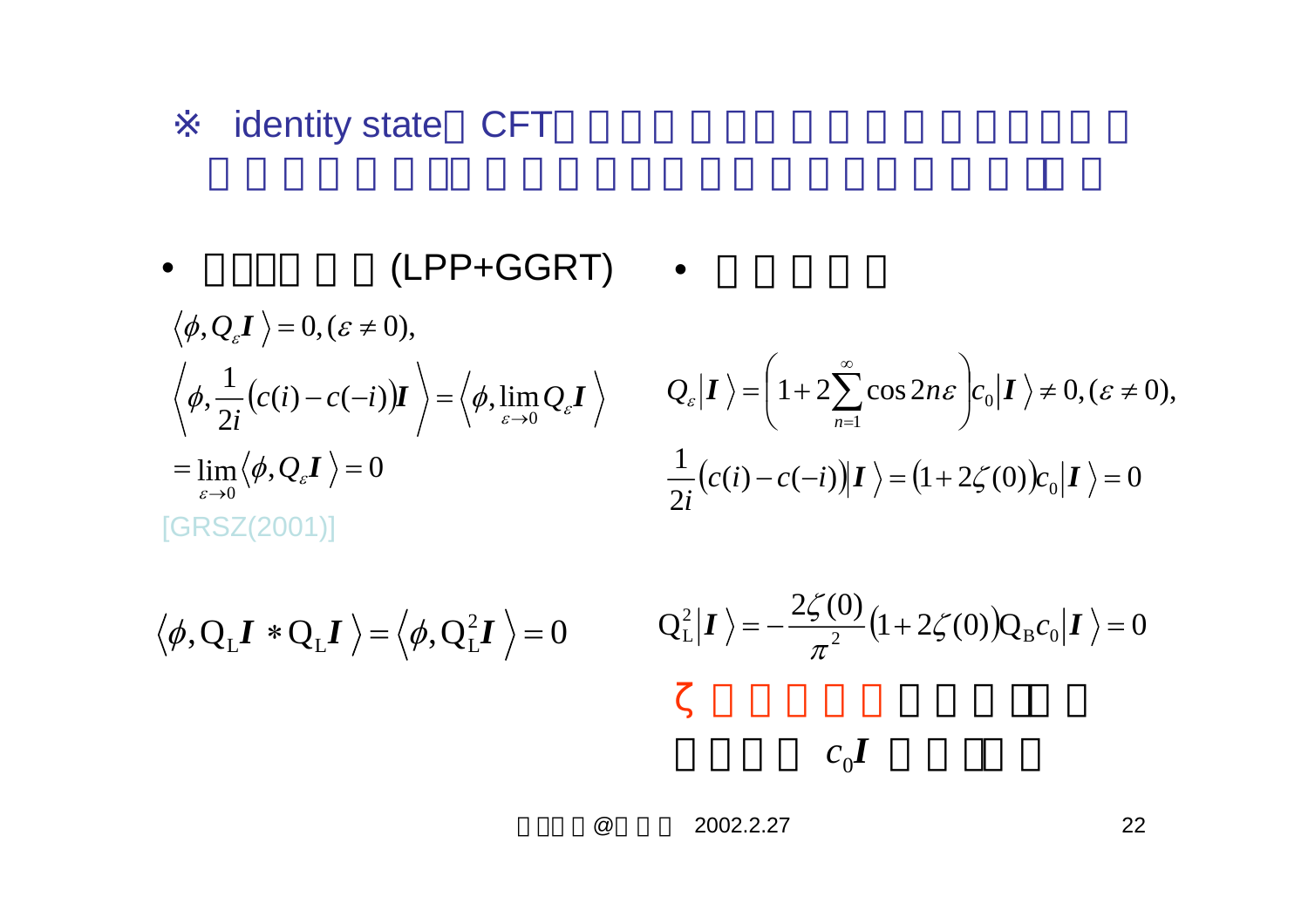• Takahashi-Tanimoto(2002)

Pure gauge

$$
\Psi_0 = Q_L \left( e^h - 1 \right) \mathbf{I} - C_L \left( (\partial h)^2 e^h \right) \mathbf{I}
$$
  
=  $\exp(q_L(h) \mathbf{I}) * Q_B \exp(-q_L(h) \mathbf{I})$ 

$$
h\to-\infty, h(\pm i)=0
$$

$$
\Phi_0 = -Q_L \boldsymbol{I} + \lim_{\varepsilon \to 0} \frac{d}{2} Q^{\varepsilon} \boldsymbol{I}
$$